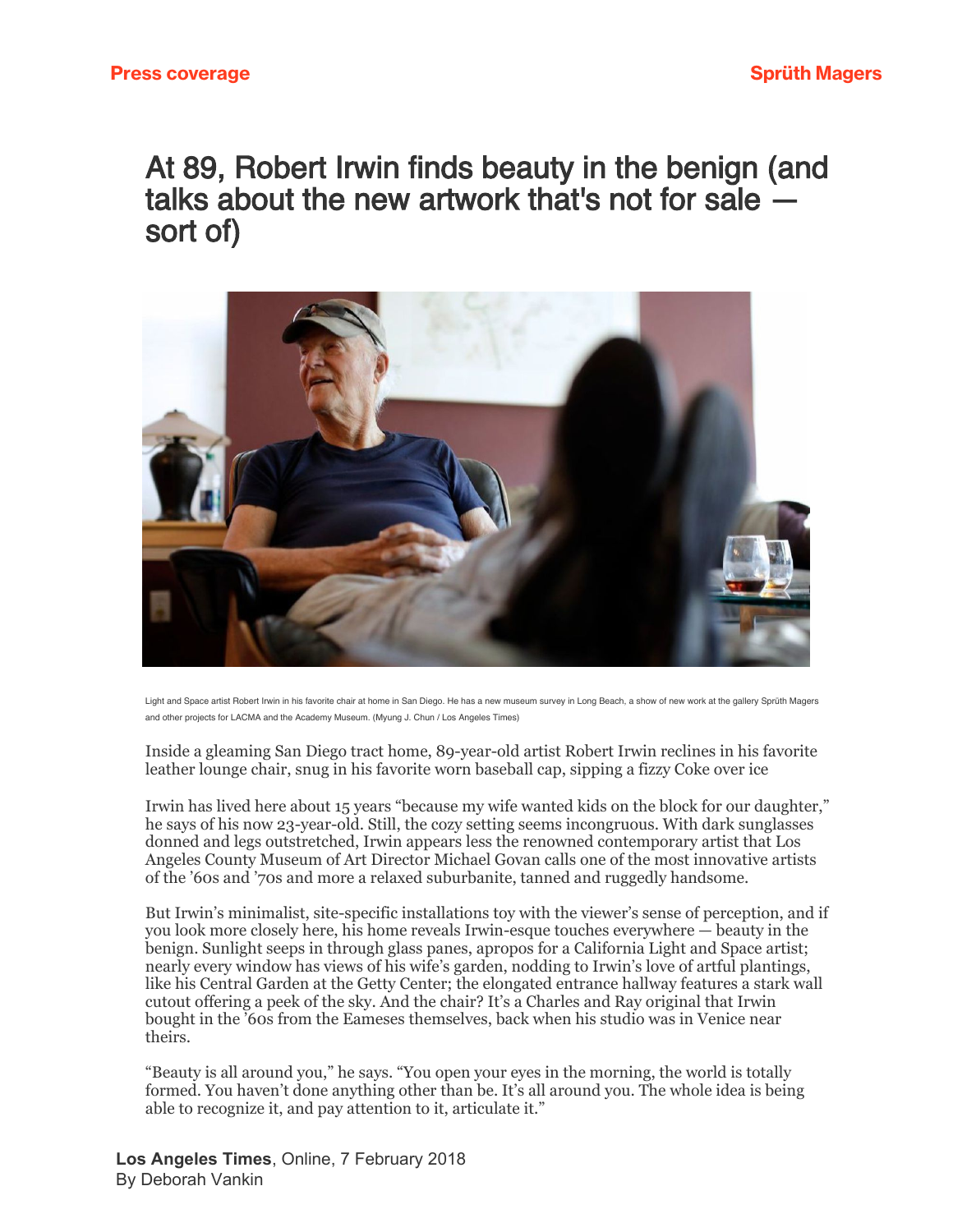Irwin is still recognizing, and the world is still paying attention — with a gallery exhibition of new work and a museum survey focused on his planning process as well as new or evolving projects for the Academy Museum and LACMA. All of which, he's humbly matter-of-fact about: "Am I having a moment? No. I've been here all my life."

Since abandoning the confines of his art studio in 1970 — and the contained, two-dimensional, abstract expressionist paintings he made there  $-$  in exchange for more expansive environments that played with light, space and color, "beauty in the benign" has been a guiding principal for Irwin. That could mean a reimagined, dilapidated building in Marfa, Texas; strategically placed palm trees on LACMA's campus; or, simply, daylight flowing through a rectangular cutout in a concrete wall sculpture. His "site conditional" works, as he calls them, don't necessarily impose a vision upon the spaces they inhabit as much as respond to them, guiding the viewer through and "opening their eyes to the beauty that's already there," he says. "Snapping their garter."

Three years ago, Irwin found beauty in a gallery, Sprüth Magers, then under construction on Wilshire Boulevard. Senior director Sarah Watson was a friend who had shown Irwin's work at the now defunct L&M Arts in 2011 — the last time Irwin exhibited large-scale work in Los Angeles. He stopped by to view the new space and was smitten with the soaring windows and the sunlight bouncing off the concrete floors, not to mention the surrounding streetscape. He was appalled, though, at the interior walls that were going up to display artists' work. "Why in the world would you take a room that had that much beautiful light and put walls up?" he says. "So I took the walls *down*. What does that mean? It lets the outside world in. So now the whole thing becomes an interaction with the quality of that space."



Robert Irwin's new, yet-to-be-titled installation at Sprüth Magers gallery. Myung J. Chun / Los Angeles Times)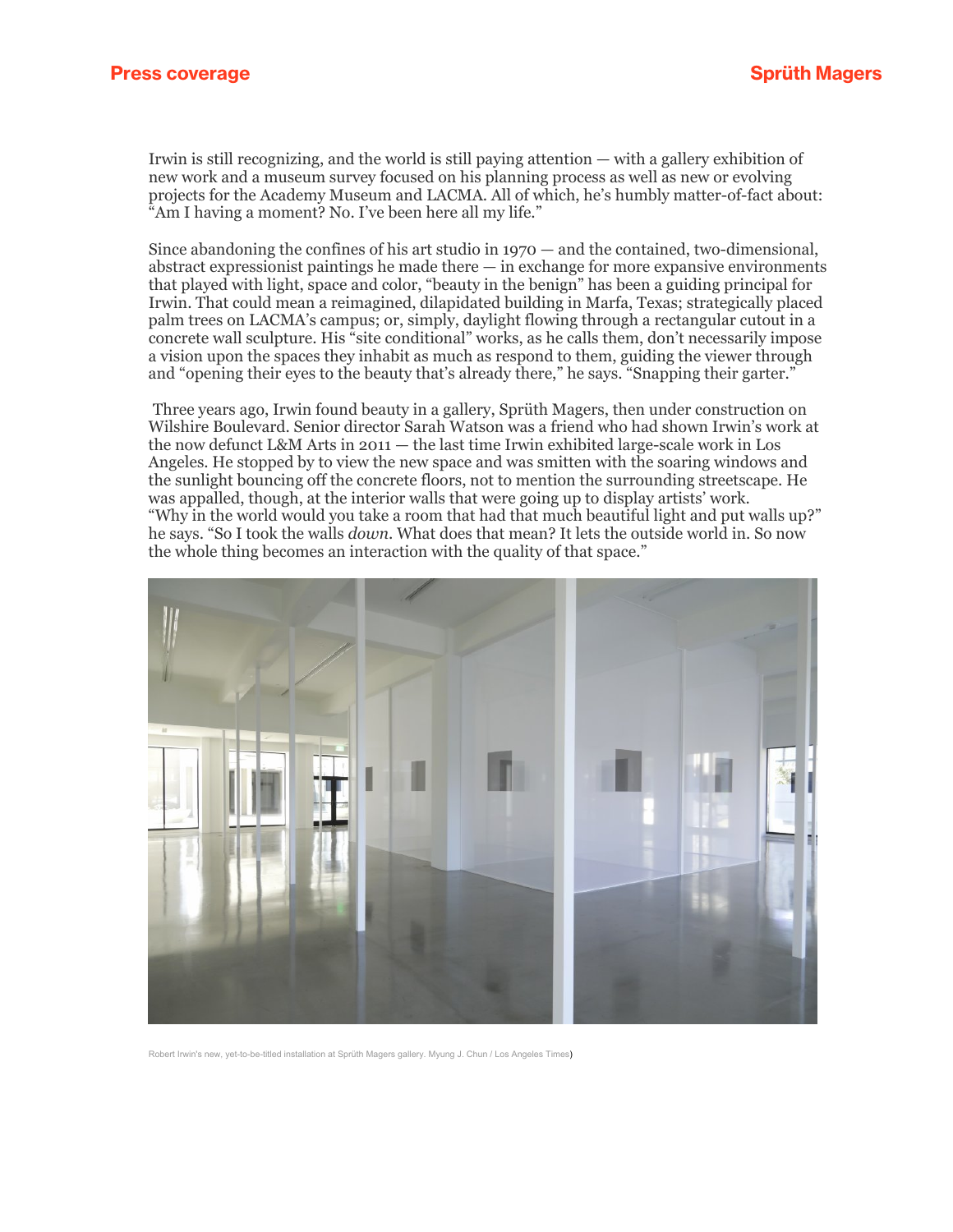

A detail inside Robert Irwin's Sprüth Magers installation. Myung J. Chun / Los Angeles Times)

His affection for the gallery and its surrounding outdoor environment resulted in a new, immersive installation that debuted there Jan. 23. The work — six 10-foot-square white-scrim chambers featuring spray-painted squares and surrounded by tinted window squares or lacquered square wall paintings — takes over the entire ground floor of Sprüth Magers. The gallery cleared all but one interior wall on that level to make room for the piece and changed operating hours because the installation is meant to be viewed only in daylight, its angles and shadows shifting with the sun.

The effect is ethereal and elegant, if deceptively simplistic at first, a geometric maze of gauzy-looking cubes housing receding images of squares that are translucent head on but jet black from the side. Passersby cast fleeting, ghostly silhouettes that seem to float around the piece. But, like a freshly snapped Polaroid slowly pulling into focus, over time, geometric strategy and artistic rigor emerge. Pillars and squares delineate precise horizontal and vertical axes.

A square on the north wall aligns with a square window on the façade of LACMA, across the street. It draws the viewer's eye outside, extending the work to include life on the sidewalk. Glimpses, through the scrim, of the lacquered squares on the lone interior wall nod, teasingly, at the gallery's obliterated walls and the paintings that once hung there. Govan, whose relationship with Irwin dates back to the mid-'90s, says the work poses more questions than answers.

"He's a person who doesn't just make objects to marvel at but inspires self-questioning of the *status* of objects, the essence of modernity. He's deeply philosophical," Govan says. "The work asks questions about what you're seeing — he often puts you off-kilter — and that investigation you have with the work, once you feel it, you own it for yourself."

Irwin puts it more simply: "I'm trying to make the most beautiful thing and knock your socks off. That's it, that's all."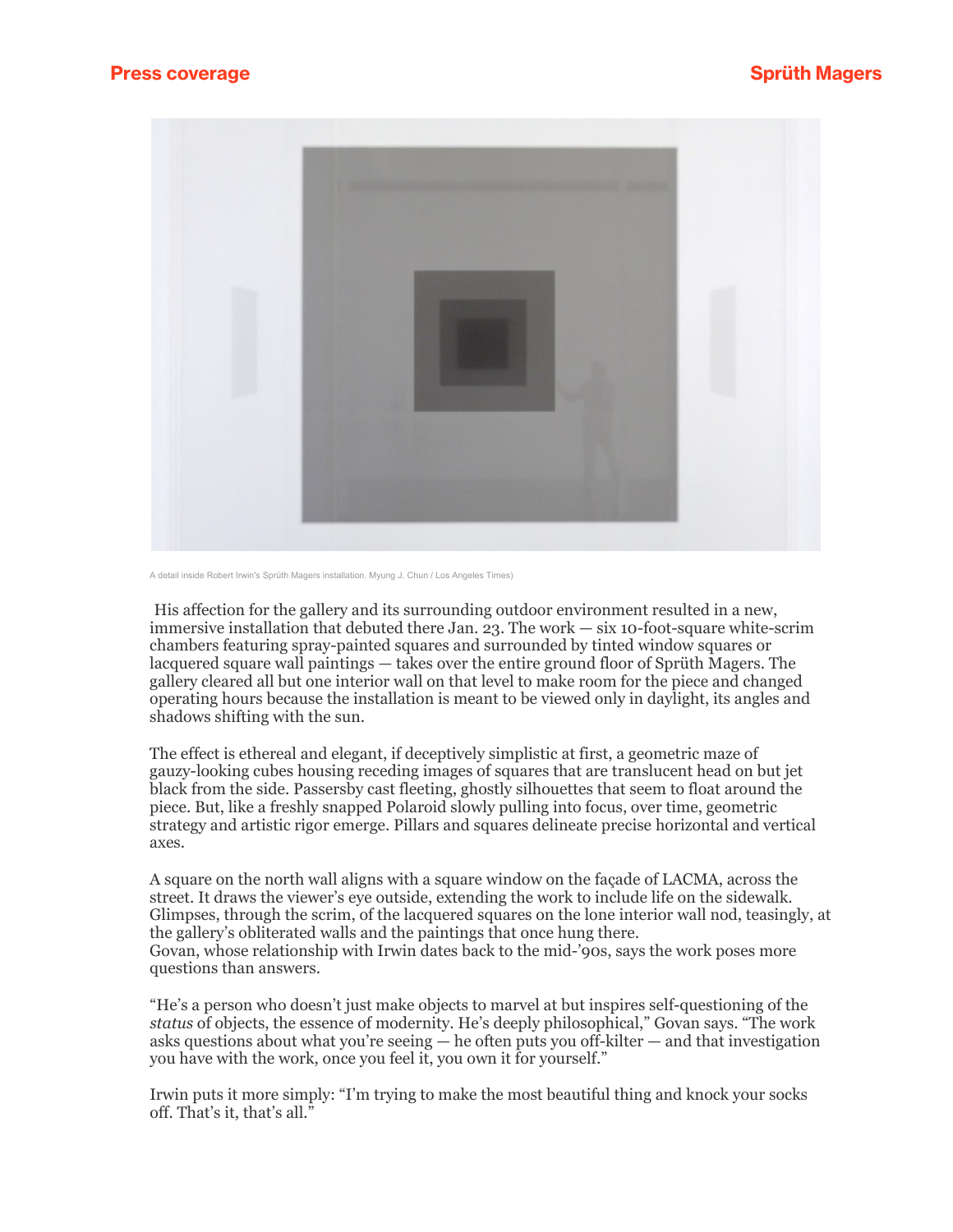

A black scrim divides the room at Sprüth Magers gallery, which features Robert Irwin's new light works installations. Myung J. Chun / Los Angeles Times)

The concept can be purchased for an undisclosed price, but the piece, as installed, is not for sale, Watson says. "It's based on the dimensions of the space," she says. "There's no way you could actually re-create this. You'd have to rebuild the gallery."

Four of Irwin's light works are on view upstairs, a space divided by a transparent, black scrim wall. The works are vertical groupings of fluorescent tubes that Irwin wrapped with richly colored theatrical gels. Electrical tape on the outside of the tubes creates both delicate and thicker line work. Each piece has a distinct color palette: One is jewel-toned, another cool and sea-foamy. Through the reflections and refractions they cast, Irwin is, in a sense, "painting with light," he says.

"If you've been a painter, you learn all these things about how colors act and interact with each other. Here, we're playing with light."

A new survey exhibition of more than four decades of Irwin's planning materials sheds light on his creative process. "Robert Irwin: Site Determined" opened at Cal State Long Beach's University Art Museum on Jan. 29.

The exhibition, curated by Irwin scholar and art history professor Matthew Simms, includes Irwin's architectural drawings, models, photo grids showing ideas for plant materials and water features — "the kinds of things that get rolled up and put away once the board room conversations are over and the final project is realized," Simms says.

"My idea was to bring out the way in which Irwin works through and presents ideas with the medium of drawing as a way to develop consensus and communicate with collaborators and other invested parties as he worked on large and ambitious projects."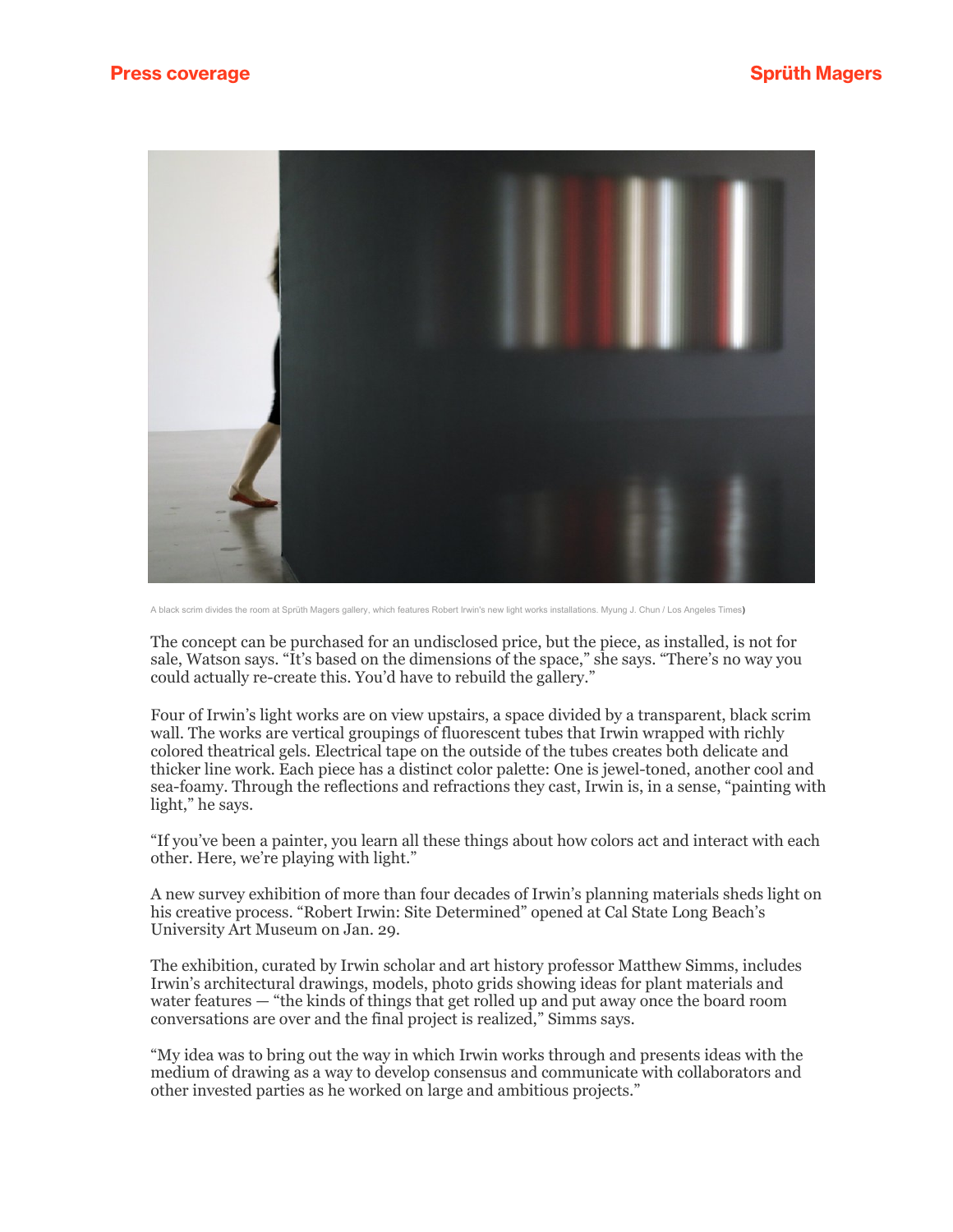

Robert Irwin, "Two Running Violet V Forms" (1982), ink and pencil. The work is on view in "Robert Irwin: Site Determined," Cal State Long Beach, University Art Museum. Philipp Scholz Rittermann / Stuart Collection Records, Special Collections & Archives, UC San Diego)

About a third of the exhibition is devoted to Irwin's 2016 "Untitled (dawn to dusk)," at the Chinati Foundation in Marfa. Irwin transformed an abandoned U-shaped hospital building using black and white scrim, turning it into a vessel of sorts that responds to the shifting and changing light. The show also includes early plans for Irwin's Central Garden at the Getty, which opened in 1997, and an unrealized project from the '80s in which Irwin questions the role that public art could take at the Miami International Airport.

Irwin's "Window Wall" — his first outdoor sculpture, which has been on view at the university since 1975 — was conserved in conjunction with the exhibition. The white wall with a rectangular cut out frames a view of the campus quad. The museum will provide maps to the artwork, so that visitors can take self-guided tours, putting a fine point on what Simms calls "a master class in Irwin's site-determined art."

An office nook in Irwin's home is alive with such process materials for upcoming projects. Printouts of multicolored succulents and swaths of cracked earth are tacked to the wall, and rolled up architectural drawings blanket his desk.

## **"I made plans, but nobody's taken interest in them yet. Nobody wants to let me play."**

– Robert Irwin on his ideas for the La Brea Tar Pits

Irwin says he's developing a plant-based work for the new Academy Museum, possibly a small garden, which would be an extension of the ideas in his "Primal Palm Garden" at LACMA next door. When the Academy Museum is finished, he'll create new plantings on LACMA's campus to give the two works cohesion.

And if he had his druthers, he'd extend the work to the La Brea Tar Pits. "Amazing place, totally primitive explosion of tar," he says. "But when you go there, it looks pretty dull. A little bubbling. A couple of concrete elephants. What I'd like to do is make it much more dramatic, do a kind of planting that's more gripping. I made plans, but nobody's taken interest in them yet. Nobody wants to let me play."